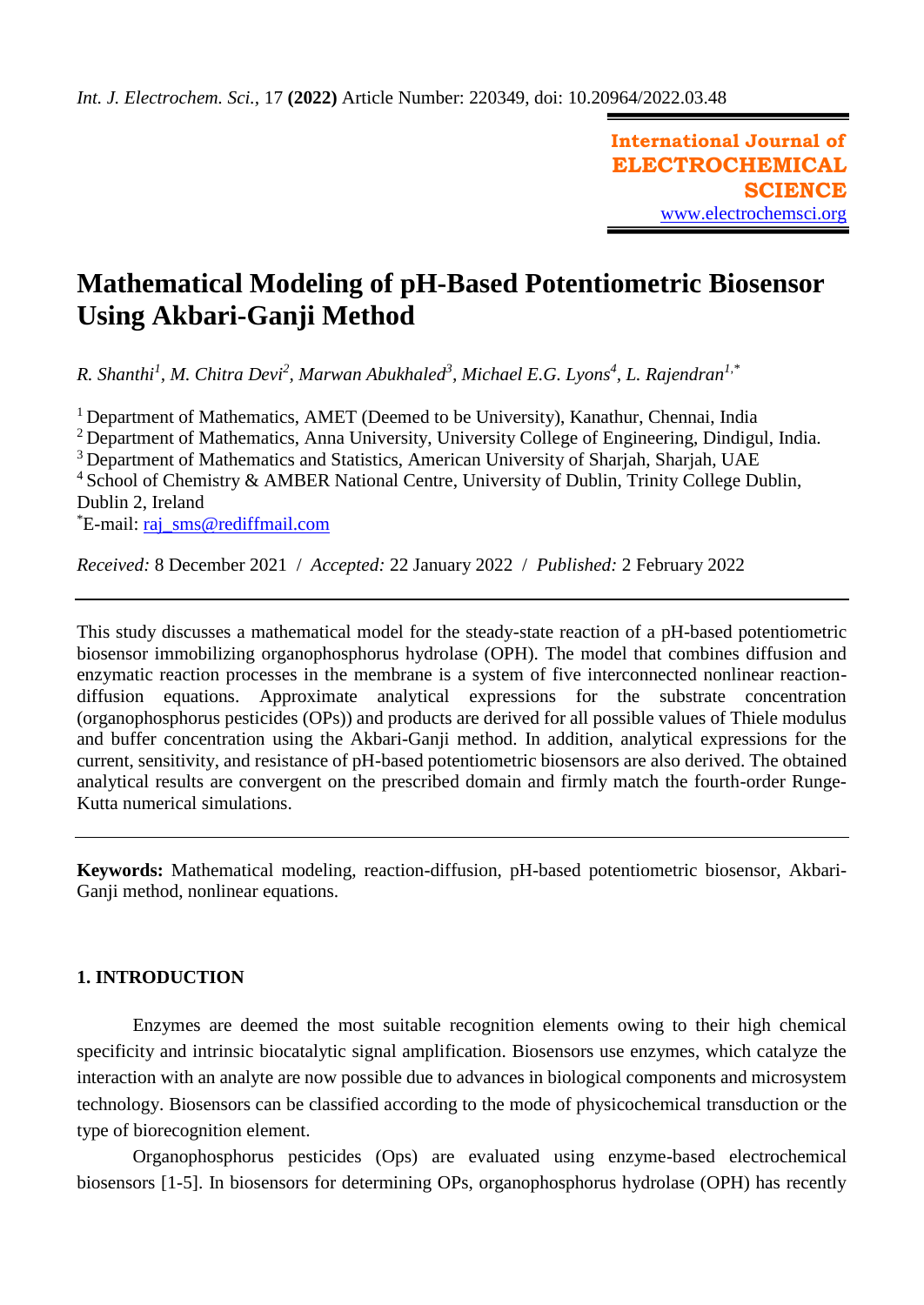been used instead of acetylcholinesterase (AChE) or butyrylcholinesterase (BChE). With the discovery of organophosphorus hydrolase (OPH), an enzyme that can hydrolyze a wide range of organophosphate pesticides releasing detectable products [6,7], several enzymes and microbial biosensors based on OPH for rapid, simple, selective monitoring of these neurotoxic pesticides with the potential for in the field analysis have been reported [8-12]. Many experimental methods for determining organophosphorus pesticides have been reported in gas and liquid chromatographic technologies [13], immunoassays [14], and inhibition of cholinesterase [15].

Modeling OPH biosensors is crucial to understanding their behavior, analyzing their analytical characteristics, and optimizing industrial processes. Examples of non-OPH models of pH-based potentiometric enzyme electrodes immobilizing include the use of magnetic polysiloxane polyvinyl alcohol particles [16] and a model for a pH-based enzymatically coupled field-effect transistor [17]. Lihong et al. have presented a numerical solution for estimating the steady-state response of pH-based potentiometric biosensors that immobilize organophosphorus hydrolase (OPH) [1]. Meena et al. [18] discussed a model of a pH-based potentiometric biosensor immobilizing organophosphorus hydrolase. [Saranya](https://www.scirp.org/journal/articles.aspx?searchcode=Jeganathan++Saranya&searchfield=authors&page=1) et al. [19] utilized a modified homotopy perturbation method to derive semi-analytical expressions for the substrate and product concentrations.

In this communication, we present a simple approximate closed-form formula for the concentrations of the substrate (organophosphorus pesticides (OPs)) and deprotonation products for all values of the system parameters using the efficient AGM method. pH-based potentiometric biosensors' current, sensitivity, and resistance are also presented and discussed for various experimental parameters.

#### **2. FORMULATION AND SOLUTION OF THE MODEL**

Figure 1 shows a schematic diagram of a pH-based potentiometric biosensor that immobilises organophosphorus hydrolase (OPH). S is the organophosphorus chemicals' substrate in this diagram (OPs). The hydrolysis products of organ phosphodiester and alcohol, respectively, are PhH and ZH.



**Figure 1.** Schematic representation of pH-based potentiometric biosensor immobilizing OPH.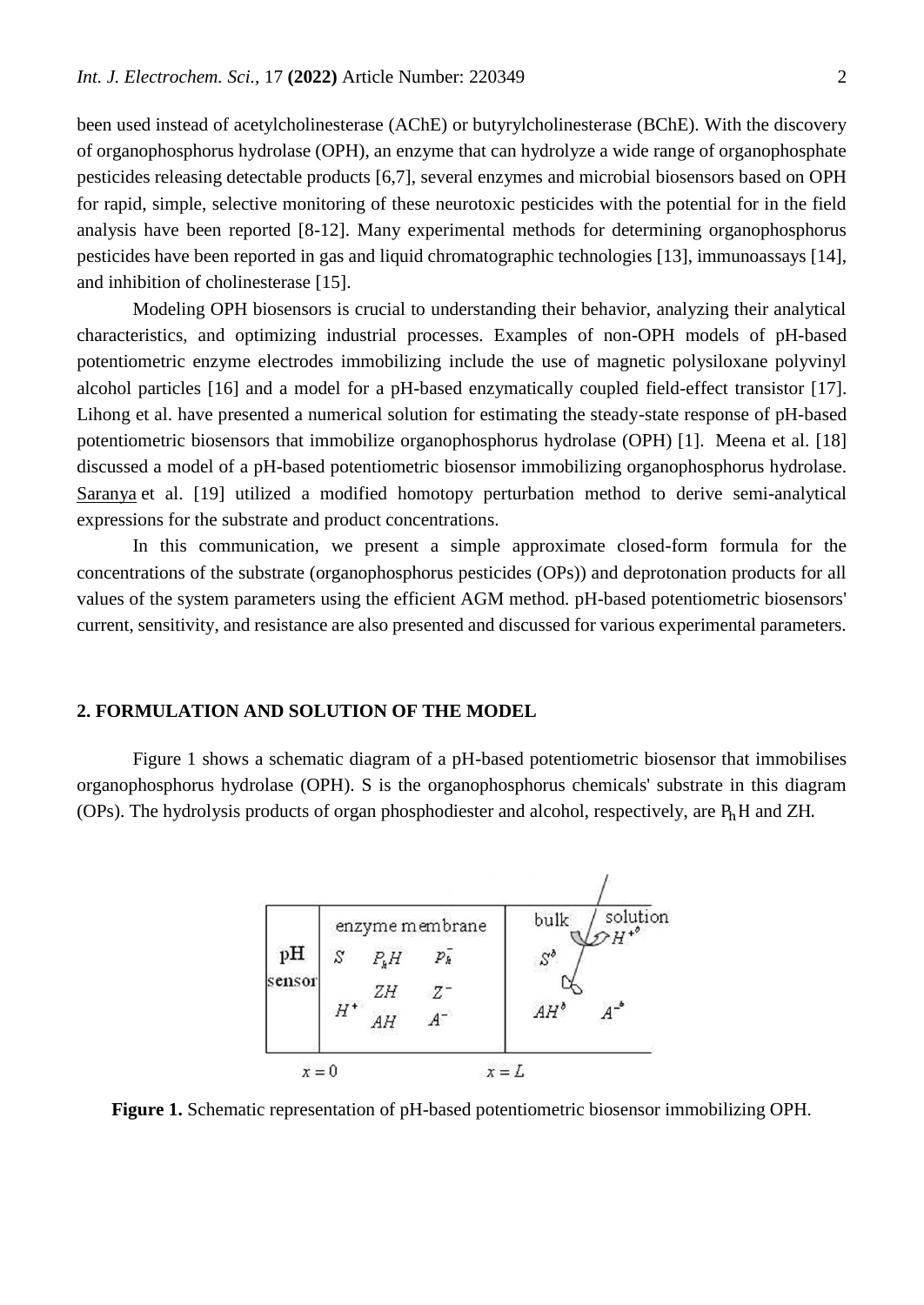In Figure 1, AH is the added external buffer and  $P_h^-$ ,  $Z^-$ ,  $A^-$ , and  $H^+$  are the deprotonation products. Within the enzyme membrane, an enzyme-catalyzed reaction is described by:

$$
S\frac{E}{H_2O}P_hH + ZH, \qquad P_hH \underset{k'_p}{\Leftrightarrow} P_h^- + H^-, \qquad ZH \underset{k'_Z}{\Leftrightarrow} Z^- + H^+, \qquad AH \underset{k'_A}{\Leftrightarrow} A^- + H^+. \tag{1}
$$

#### *2.1. Mathematical formulation of the probelm*

We begin by assuming that [1]: First, the sensor surface is of infinite extent and the concentrations vary in the dimension that is normal to the surface; second, the surface is impassable to the substrate and the products; third, the stirring rate is sufficiently high to ensure that the concentrations at the interface of the membrane and bulk solutions are equal; fourth, only diffusion is the transport median inside the membrane, and the concentrations of the formed products are negligible in the bulk solution, and fifth, all species' diffusion coefficients are equal. The governing diffusion-reaction equation is given by

$$
\frac{\partial C_i}{\partial t} = D_i \frac{\partial^2 C_i}{\partial x^2} + R(C_i),\tag{1}
$$

where  $C_i$  is the species concentration,  $D_i$  is the diffusion coefficients, and R is the nonlinear reaction rate. The diffusion-reaction equations in steady-state are [1]:

$$
D\frac{d^2 [S]}{dx^2} - R = 0,
$$
 (2)

$$
D\frac{d^2 [P_h H]}{dx^2} + R - r_{P_h H} = 0,
$$
\n(3)

$$
D\frac{d^2 [P_h^-]}{dx^2} + r_{P_hH} = 0,
$$
\t(4)

$$
D\frac{d^2\text{ [ZH]}}{dx^2} + R - r_{\text{ZH}} = 0,\tag{5}
$$

$$
D\frac{d^2\left[Z^-\right]}{dx^2} + r_{\text{ZH}} = 0,\tag{6}
$$

$$
D\frac{d^2 \text{ [AH]}}{dx^2} - r_{\text{AH}} = 0,\tag{7}
$$

$$
D\frac{d^2 [A^-]}{dx^2} + r_{\text{AH}} = 0,\tag{8}
$$

$$
D\frac{d^2\left[H^+\right]}{dx^2} + r_{\text{PhH}} + r_{\text{ZH}} + r_{\text{AH}} = 0,\tag{9}
$$

where R,  $r_{P<sub>h</sub>H}$ ,  $r_{ZH}$ , and  $r_{AH}$  are the reaction rates for the reactions in (1). It is also assumed that the substrate S follows the catalysts via Michaelis-Menten kinetics as per the scheme:

$$
S + EH^{-} \underset{k_{-1}}{\overset{k_1}{\longleftrightarrow}} EH^{-} - S \overset{k_2}{\rightarrow} EH^{-} - P \overset{k_3}{\rightarrow} E + P. \tag{10}
$$

The overall rate R is given by

$$
R = \frac{V_{\text{max}}[S]}{[S] + k_m},\tag{11}
$$

where  $V_{\text{max}} = \frac{k_2 k_3 [E]_t}{(k_2 + k_1)}$  $\frac{(k_2 k_3 \text{ [E]}_t)}{(k_2 + k_3)}, k_m = \frac{(k_2 + k_{-1})}{(k_2 + k_3)}$  $(k_2+k_3)$  $k_3$  $\frac{k_3}{k_1}$  in which  $k_1$  and  $k_{-1}$  are the rate constants for the Michaelis complex formation,  $k_2$  is the chemical transformation rate constant,  $k_3$  is the product dissociation rate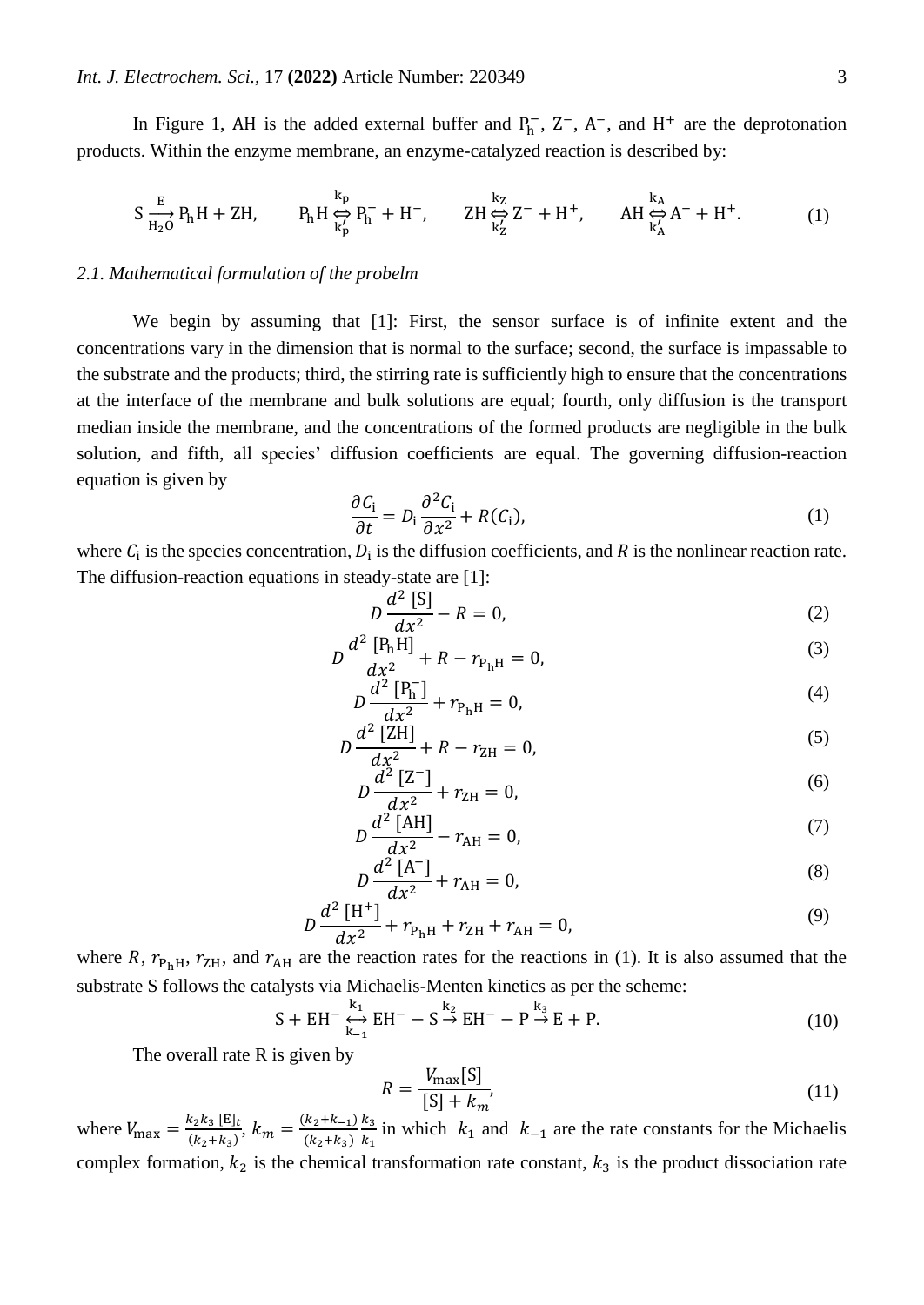constant, and  $[E]_t$  is the enzyme concentration. We introduce the following set of dimensionless variables:

$$
\overline{C_i} = \frac{c_i}{\kappa_m}, \ \overline{C_i^b} = \frac{c_i^b}{\kappa_m} \ \overline{x} = \frac{x}{L}, \text{ and } a^2 = \frac{L^2 V_{\text{max}}}{D K_m}, \tag{12}
$$

where  $K_m$  is the Michaelis-Menten constant. We define the composite species as follows [1]

- $[P_h]_T = [P_h H] + [P_h^-], [Z]_T = [ZH] + [Z^-], [A]_T = [AH] + [A^-],$ (13)
- $[H^+]_T = [H^+] + [P_hH] + [ZH] + [AH],$

where  $[P_h]_T$ ,  $[Z]_T$  and  $[A]_T$  represent the sums of dissociated and undissociated concentrations of the species  $P_h$ H, ZH, and AH, respectively. The instantaneous reaction terms  $r_{P_hH}$ ,  $r_{ZH}$ ,  $r_{AH}$ ,  $r_{AH}$  are cancelled as per Eq. (14). From Eq. (14) and the dimensionless variables in Eq. (13), the nonlinear system (3)-(9) is converted into the following dimensionless nonlinear boundary value system

$$
\frac{d^2\overline{[S]}}{d\overline{x}^2} - a^2 \frac{\overline{[S]}}{\overline{[S]} + 1} = 0,\tag{14}
$$

$$
\frac{d^2 \overline{[P_h]_T}}{d\overline{x}^2} + a^2 \frac{\overline{[S]}}{[\overline{S]} + 1} = 0,
$$
\n(15)

$$
\frac{d^2 \overline{[Z]_T}}{d\overline{x}^2} + a^2 \frac{\overline{[S]}}{[S] + 1} = 0,
$$
\n(16)

$$
\frac{d^2 \overline{[A]_T}}{d\overline{x}^2} = 0,\tag{17}
$$

$$
\frac{d^2 \overline{[H^+]_T}}{d\overline{x}^2} + 2a^2 \frac{\overline{[S]}}{[\overline{S]} + 1} = 0,
$$
\n(18)

where  $\alpha$  is the Thiele modulus. The dimensionless boundary conditions become

$$
\frac{dC_1}{d\overline{x}}(0) = 0; \text{ for } \overline{C_1} = \overline{[S]}, \overline{[P_h]_T}, \overline{[Z]_T}, \overline{[A]_T}, \overline{[H^+]_T}, \qquad (19)
$$

$$
\overline{\mathcal{C}_i}(1) = \mathcal{C}_i^b; \text{ for } \overline{\mathcal{C}_i} = \overline{[S]}, \overline{[A]_T}, \overline{[H^+]_T}; \overline{[P_h]_T}(1) = \overline{[Z]_T}(1) = 0. \tag{20}
$$
\n
$$
\text{From Eqs. (15)-(17) and Eq. (19) we have}
$$

From Eqs.  $(15)-(17)$  and Eq.  $(19)$ , we have

$$
\frac{d^2 \overline{[P_h]_T}}{d\overline{x}^2} = \frac{d^2 \overline{[Z]_T}}{d\overline{x}^2} = \frac{1}{2} \frac{d \overline{[H^+]_T}}{d\overline{x}^2} = -\frac{d^2 \overline{[S]}}{d\overline{x}^2},\tag{21}
$$

for which the solution, obtained by direct integration, is given by

$$
\overline{[P_h]_T}(\overline{x}) = \overline{[Z]_T}(\overline{x}) = \frac{1}{2} \overline{[H^+]_T}(\overline{x}) = -\overline{[S]} + C_1 \overline{x} + C_2.
$$
 (22)

Using boundary conditions (20) and (21) in Eq. (23), we obtain the following concentrations:

$$
\overline{[P_h]_T}(\overline{x}) = \overline{[Z]_T}(\overline{x}) = -\overline{[S]} + \overline{[S]}^b, \qquad \overline{[H^+]_T}(\overline{x}) = 2\left(-\overline{[S]} + \overline{[S]}^b\right) + \overline{[H^+]_T}^b. \tag{23}
$$

Similarly, by direct integration of Eq. (18) and the use of the boundary conditions, we obtain b

$$
\overline{[A]_T}(\overline{x}) = \overline{[A]_T}^0.
$$
\n(24)

The dimensionless current is then reduced to

$$
\psi = \frac{I}{n_e F D} \left[ \frac{L}{[S]^b} \right] = \frac{d \overline{[P_h]_T}}{d \overline{x}} \Big|_{\overline{x} = 1}.
$$
\n(25)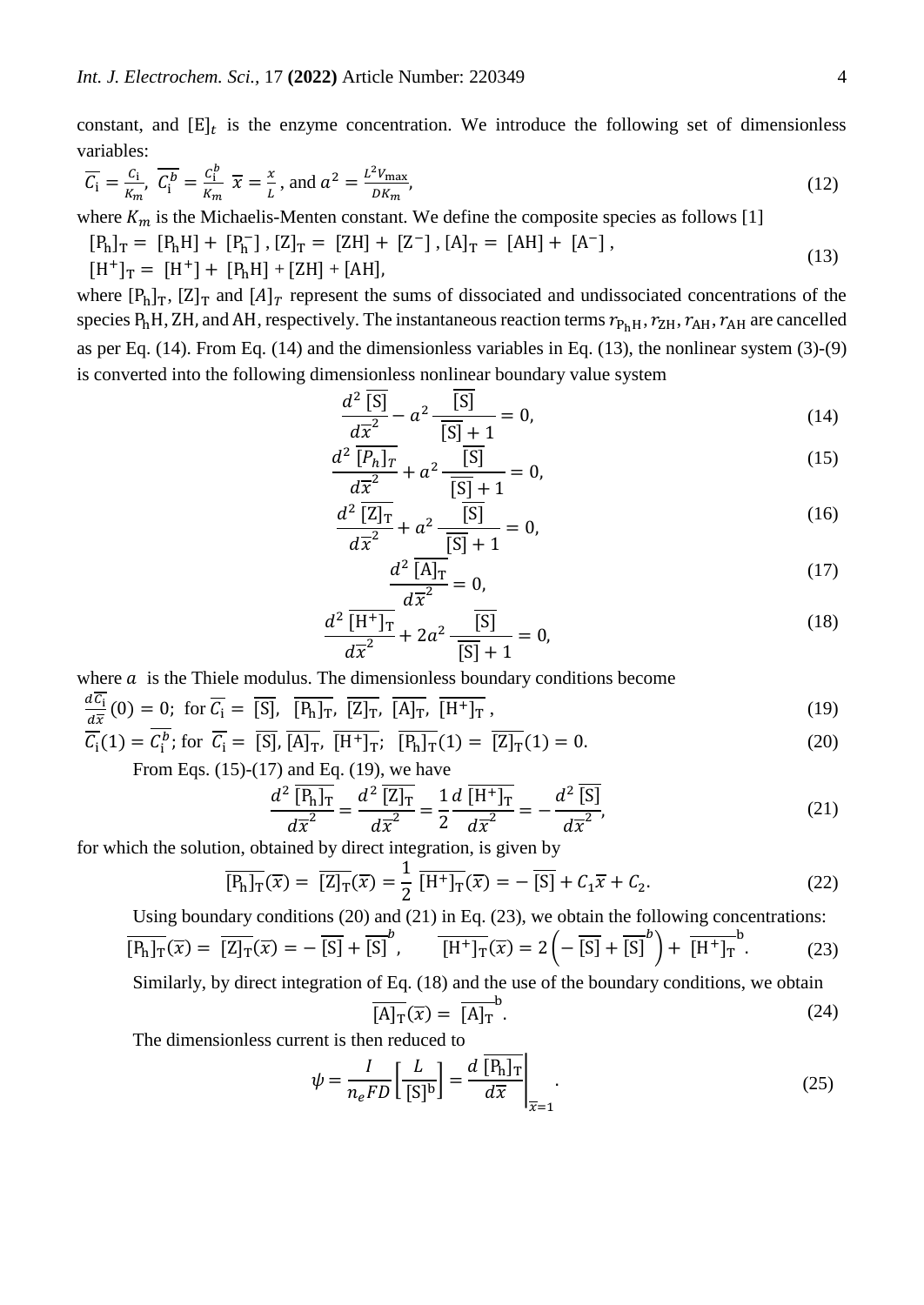#### *2.2. Analytical expressions of the concentrations using Akbari-Ganji method*

Although many numerical solutions are accurate and efficient to obtain approximate solutions of nonlinear systems, some of their downsides are more serious about being ignored. Numerical stability and adjusting parameters to match the numerical data can be tremendously challenging to realize numerical solutions. Therefore, analytical solutions are more preferred by researchers as they give a better insight for analyzing the effect of model parameters. Over the past four decades, many reliable and highly accurate analytical methods have emerged and been successfully utilized in solving many nonlinear models in various fields of science. To list a few, we mention the homotopy analysis [20, 21], variational iteration [22, 23], differential transformation [24], Adomian decomposition [25], Green's function-fixed point [26, 27], homotopy perturbation (HPM) [28-31], Taylor series [32-36], and Akbari-Ganji method [37-41].

In this article, we used the Akbari-Ganji method to derive the following formula for the concentration of substrate (see Appendix-A for details):

$$
\overline{[S]}(\overline{x}) = \overline{[S]}^{b} \frac{\cosh(m\overline{x})}{\cosh m},
$$
\n(26)

where

$$
m = \frac{a}{\sqrt{1 + \overline{[S]}}^b}.
$$
\n(27)

Substituting Eq. (27) into Eq. (24) yields the following approximate analytical expressions for the concentrations of  $\overline{[P_h]_T}$ ,  $\overline{[Z]_T}$  and  $\overline{[H^+]_T}$ :

$$
\overline{[P_h]_T}(\overline{x}) = \overline{[Z]_T}(\overline{x}) = \overline{[S]}^b \left(1 - \frac{\cosh(m\overline{x})}{\cosh m}\right),\tag{28}
$$

$$
\overline{\left[H^+\right]_T}(\overline{x}) = 2\overline{\left[S\right]}^b \left(1 - \frac{\cosh\left(m\overline{x}\right)}{\cosh m}\right) + \overline{\left[H^+\right]_T}^b. \tag{29}
$$

The dimensionless current is then readily obtained

$$
\psi = \frac{I}{n_e F D} \left[ \frac{L}{K_m} \right] = \frac{d \left[ P_h \right]_T}{d \overline{x}} \bigg|_{\overline{x} = 1} = -\overline{\left[ S \right]}^b \ m \tanh m,
$$
\n(30)

The current in dimensionless form is computed by the formula:

$$
\frac{I}{n_e F} = -\frac{D[S]^b}{LK_m} m \tanh m,
$$
\n(31)

$$
m = \frac{a}{\sqrt{1 + [S]}} = \sqrt{\frac{V_{\text{max}} L^2}{D(K_m + [S]^b)}}.
$$
\n(32)

#### **3. RESULTS AND DISCUSSION**

Meena et al. [18] employed a modified version of the homotopy perturbation method (HPM) to derive the following approximate expression for the substrate concentration: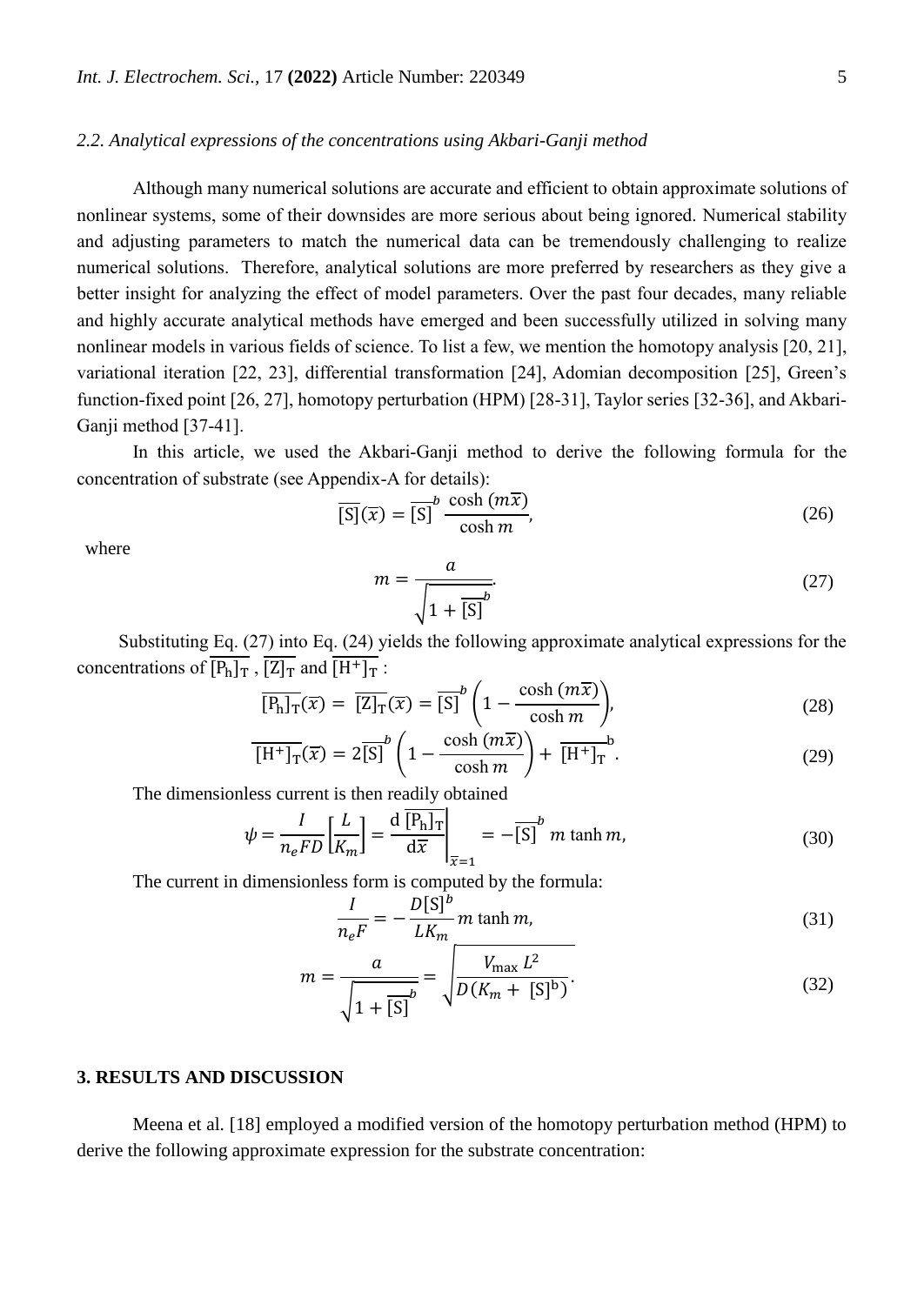*Int. J. Electrochem. Sci.,* 17 **(2022)** Article Number: 220349 6

$$
\overline{[S]}(\overline{x}) = \frac{[\overline{S}]}{(e^a + e^{-a\overline{x}})} - \frac{([\overline{S}]}{(e^a + e^{-a})^2} \left[2 - \frac{(e^{2a\overline{x}} + e^{-2a\overline{x}})}{3}\right] \left[e^{a\overline{x}} + e^{-a\overline{x}} - e^a - e^{-a}\right]
$$
\n(33)

Tables 1 and 2 give a comparison between the proposed AGM solution given in Eq. (27), the HPM solution given in Eq. (34), and a numerical solution obtained by MATLAB function pdex4 (see Appendix B).

**Table 1.** Comparison of analytical expression of dimensionless concentration  $\overline{[S]}(\overline{x})$  with simulation result for various values of  $\alpha$  when  $\overline{[S]}^b = 1$ .

| $\overline{x}$ | $-h$<br>[S]<br>$= 1, a = 0.1$ |            |            |         | [S]<br>$= 1, a = 0.5$ |                   |            |            | — t<br>[S]<br>$= 1, a = 1$ |                   |           |            |            |         |             |
|----------------|-------------------------------|------------|------------|---------|-----------------------|-------------------|------------|------------|----------------------------|-------------------|-----------|------------|------------|---------|-------------|
|                | Numerical                     | <b>HPM</b> | <b>AGM</b> |         | % deviation           | Numerical         | <b>HPM</b> | <b>AGM</b> |                            | % deviation       | Numerical | <b>HPM</b> | <b>AGM</b> |         | % deviation |
|                |                               | Eq.(34)    | Eq.(27)    | Eq.(34) | Eq.(27)               |                   | Eq.(34)    | Eq.(27)    | Eq.(34)                    | Eq.(27)           |           | Eq.(34)    | Eq.(27)    | Eq.(34) | Eq.(27)     |
| 0.0            | 0.9975                        | 0.9983     | 0.9975     | 0.0802  | 0.0000                | 0.9391            | 0.9537     | 0.9406     | 1.5547                     | 0.1597            | 0.7760    | 0.8001     | 0.7933     | 3.1057  | 2.2294      |
| 0.2            | 0.9976                        | 0.9984     | 0.9976     | 0.0802  | 0.0000                | 0.9416            | 0.9549     | 0.9430     | 1.4125                     | 0.1487            | 0.7847    | 0.8016     | 0.8012     | 2.1537  | 2.1027      |
| 0.4            | 0.9979                        | 0.9986     | 0.9979     | 0.0701  | 0.0000                | 0.9488            | 0.9587     | 0.9500     | 1.0434                     | 0.1265            | 0.8111    | 0.8081     | 0.8252     | 0.3699  | 1.7384      |
| 0.6            | 0.9984                        | 0.9989     | 0.9984     | 0.0501  | 0.0000                | 0.9610            | 0.9662     | 0.9618     | 0.5411                     | 0.0832            | 0.8553    | 0.8278     | 0.8658     | 3.2152  | 1.2276      |
| 0.8            | 0.9991                        | 0.9994     | 0.9991     | 0.0300  | 0.0000                | 0.9780            | 0.9790     | 0.9785     | 0.1022                     | 0.0511            | 0.9181    | 0.8789     | 0.9236     | 4.2697  | 0.5991      |
| 1.0            | .0000                         | 1.0000     | .0000      | 0.0000  | 0.0000                | 1.0000            | 1.0000     | 1.0000     | 0.0000                     | 0.0000            | 1.0000    | 1.0000     | 0000       | 0.0000  | 0.0000      |
|                | Average deviation             |            |            | 0.0518  | 0.0000                | Average deviation |            | 0.7757     | 0.0949                     | Average deviation |           | 2.1857     | 1.3162     |         |             |

**Table 2.** Comparison of analytical expression of dimensionless concentration  $\overline{S}(\overline{x})$  with simulation result for various values of  $\overline{[S]}^b$  when  $a = 0.1$ .

| $\overline{x}$ | $\overline{[S]}^b$<br>$= 0.1, a = 0.1$ |            |            |         |             | $-h$<br>[S]<br>$= 5, a = 0.1$ |            |            |         | $-h$<br>[S]<br>$= 10, a = 0.1$ |           |            |            |         |             |
|----------------|----------------------------------------|------------|------------|---------|-------------|-------------------------------|------------|------------|---------|--------------------------------|-----------|------------|------------|---------|-------------|
|                | Numerical                              | <b>HPM</b> | <b>AGM</b> |         | % deviation | Numerical                     | <b>HPM</b> | <b>AGM</b> |         | % deviation                    | Numerical | <b>HPM</b> | <b>AGM</b> |         | % deviation |
|                |                                        | Eq.(34)    | Eq.(27)    | Eq.(34) | Eq.(27)     |                               | Eq.(34)    | Eq.(27)    | Eq.(34) | Eq.(27)                        |           | Eq.(34)    | Eq.(27)    | Eq.(34) | Eq.(27)     |
| 0.0            | 0.0995                                 | 0.0995     | 0.0995     | 0.0000  | 0.0000      | 4.9958                        | 5.0577     | 4.9958     | 1.2390  | 0.0000                         | 9.9955    | 10.2805    | 9.9955     | 2.8513  | 0.0000      |
| 0.2            | 0.0996                                 | 0.0995     | 0.0995     | 0.1004  | 0.1004      | 4.996                         | 5.0577     | 4.9958     | 1.2350  | 0.0040                         | 9.9956    | 10.2805    | 9.9955     | 2.8503  | 0.0010      |
| 0.4            | 0.0996                                 | 0.0996     | 0.0996     | 0.0000  | 0.0000      | 4.9965                        | 5.0553     | 4.996      | 1.1768  | 0.0100                         | 9.9962    | 10.2692    | 9.9956     | 2.7310  | 0.0060      |
| 0.6            | 0.0997                                 | 0.0996     | 0.0996     | 0.1003  | 0.1003      | 4.9973                        | 5.0483     | 4.9965     | 1.0206  | 0.0160                         | 9.9971    | 10.2352    | 9.9962     | 2.3817  | 0.0090      |
| 0.8            | 0.0998                                 | 0.0997     | 0.0997     | 0.1002  | 0.1002      | 4.9985                        | 5.0367     | 4.9973     | 0.7642  | 0.0240                         | 9.9984    | 10.1788    | 9.9971     | 1.8043  | 0.0130      |
| 1.0            | 0.1000                                 | 0.0998     | 0.0998     | 0.2000  | 0.2000      | 5                             | 5.0206     | 4.9985     | 0.4120  | 0.0300                         | 10        | 10.1003    | 9.9984     | 1.0030  | 0.0160      |
|                | Average deviation                      |            |            | 0.0835  | 0.0835      | Average deviation             |            | 0.9746     | 0.0140  | Average deviation              |           |            | 2.2703     | 0.0075  |             |

Tables 1 and 2 show that the maximum error for the AGM method is 1.3162% and for HPM is 2.2703%. Therefore, the accuracy of the proposed method surpasses the accuracy of the HPM. In addition, the approximate solution obtained using the AGM method archives all the parameters in the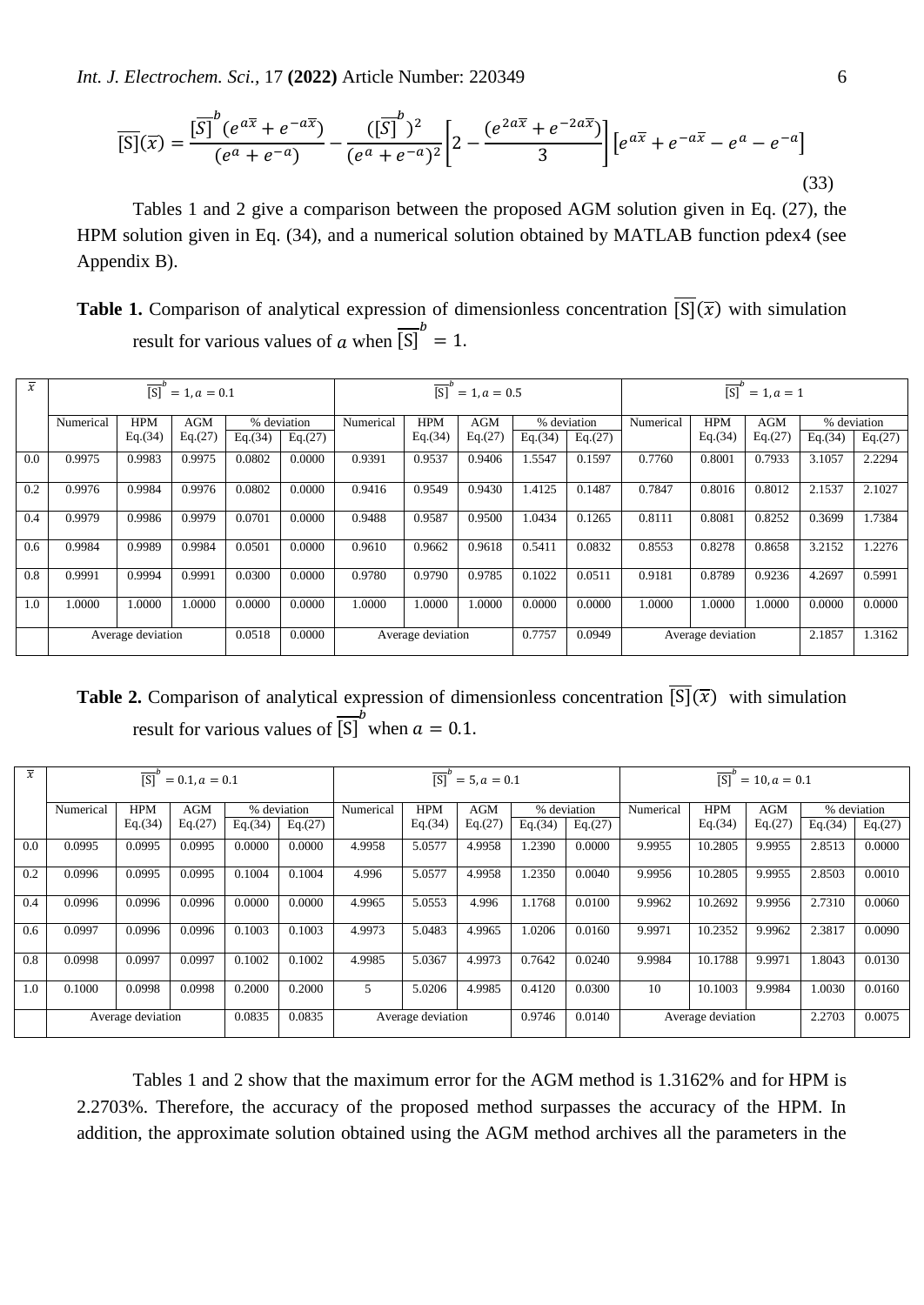In the following subsections, we study the sensitivity and resistance of biosensors [42-45] using these derived concentrations and current expressions.

#### *3.1. Sensitivity of biosensor*

The amperometric biosensor sensitivity, denoted by  $B_s$ , is defined as the maximal biosensor current density gradient to the substrate concentration  $[S]^b$  [45]. Therefore,  $[S]^b$  is computed by

$$
B_S([S]^b) = \frac{[S]^b}{I([S]^b)} \frac{dI([S]^b)}{d[S]^b} = 1 - \frac{[S]^b}{2(K_m + [S]^b)} \left(1 + m(\coth(m) - \tanh(m))\right),\tag{34}
$$

where  $I([S]^b)$  is the steady-state biosensor current density. From Eq.(35), it is deduced that the sensitivity  $B_s$  varies between 0 and 1.



**Figure 2.** Biosensor sensitivity curve (Eq. (35)) given that (a)  $D = 300 \text{ cm}^2/\text{s}$ ,  $V_{\text{max}} = 1 \text{ mol/s cm}^3$ ,  $L =$ 500 cm and various values of  $K_m$ , (b)  $D = 300 \text{ cm}^2/\text{s}$ ,  $V_{\text{max}} = 1 \text{ mol/s cm}^3$ ,  $K_m = 100 \text{ mol/s}$ cm<sup>3</sup> and various values of L, (c)  $K_m = 100 \text{ mol/cm}^3$ ,  $V_{\text{max}} = 1 \text{ mol/s cm}^3$ ,  $L = 500 \text{ cm}$  and various values of D, and (d)  $D = 300 \text{ cm}^2/\text{s}$ ,  $K_m = 100 \text{ mol/cm}^3$ ,  $L = 500 \text{ cm}$  and various values of  $V_{\text{max}}$ .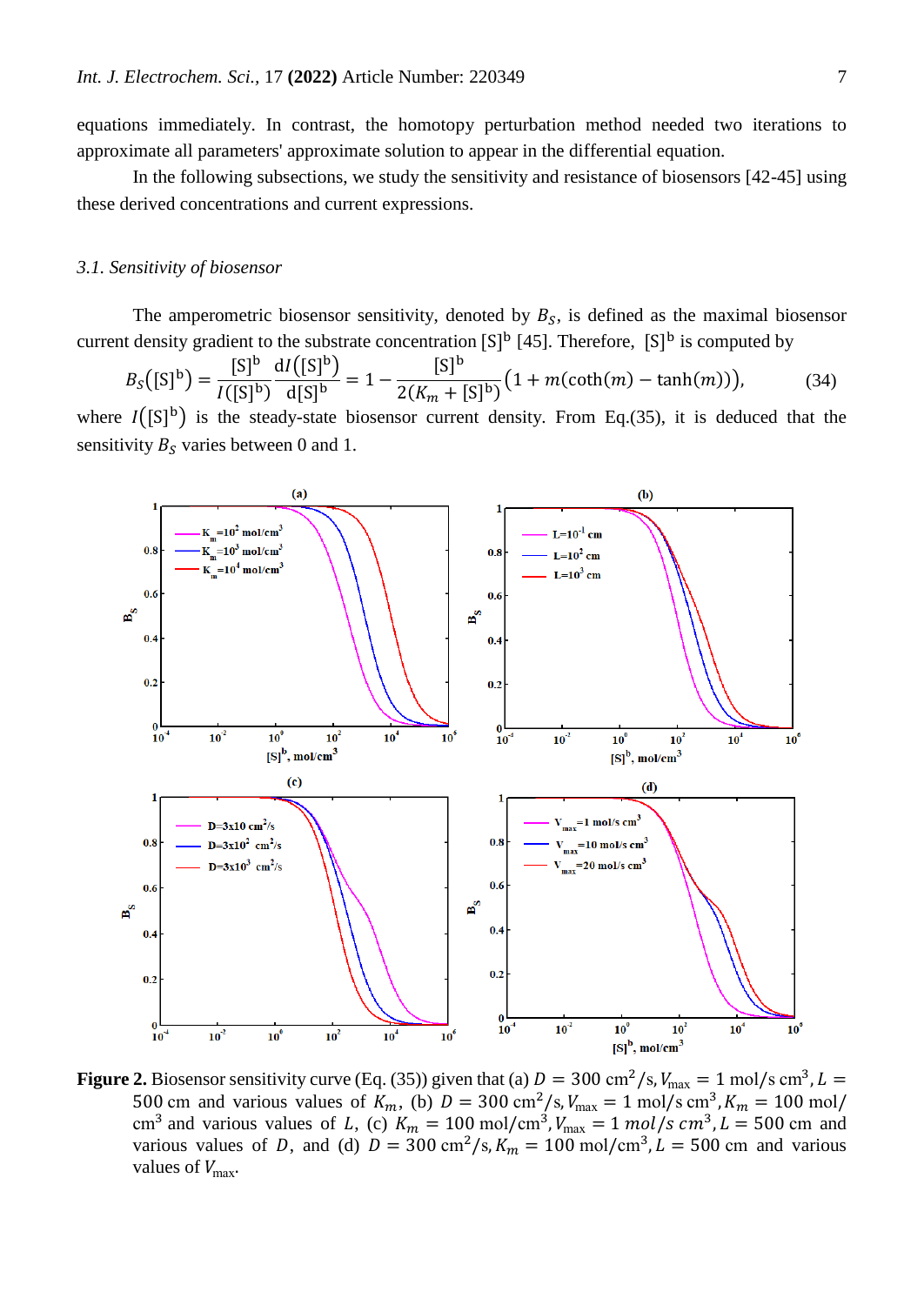The biosensor sensitivity for different parameter values is displayed in Figure 2(a-d). From Figures 2(a, b, d), it is inferred that the biosensor sensitivity is proportional to the Michaelis-Menten constant, membrane thickness, and maximal enzymatic rate. Figure 2(c), on the other hand, shows the sensitivity is inversely proportional to the diffusion coefficient.

#### *3.2. Resitance of biosensor*



**Figure 3.** Biosensor sensitivity curve (Eq. (36)) given that (a)  $D = 300 \text{ cm}^2/\text{s}$ ,  $V_{\text{max}} = 1 \text{ mol/s}$ s cm<sup>3</sup>,  $K_m = 100$  mol/cm<sup>3</sup> and various values of  $[S]^b$ , (b)  $D = 300$  cm<sup>2</sup>/s,  $V_{\text{max}} = 1$  mol/s cm<sup>3</sup>,  $[S]^b = \text{mol/s cm}^3$  and various values of  $K_m$ , (c)  $K_m = 100 \text{ mol/cm}^3$ ,  $V_{\text{max}} = 1 \text{ mol/s}$ s cm<sup>3</sup>,  $[S]^b = 100$  mol/s cm<sup>3</sup> and various values of D, and (d)  $D = 300$  cm<sup>2</sup>/s,  $K_m =$ 100 mol/cm<sup>3</sup>,  $[S]^b = 100$  mol/s cm<sup>3</sup> and various values of  $V_{\text{max}}$ .

In this section, we discuss the resistance of the membrane-based biosensors to the changes in thickness. The steady-state biosensor current gradient to the enzyme layer thickness  $L$  is the normalized dimensionless biosensor resistance  $B_R$  [45].

$$
B_R(L) = \frac{L}{I(L)} \frac{dI(L)}{dL} = m(\coth(m) - \tanh(m)),\tag{35}
$$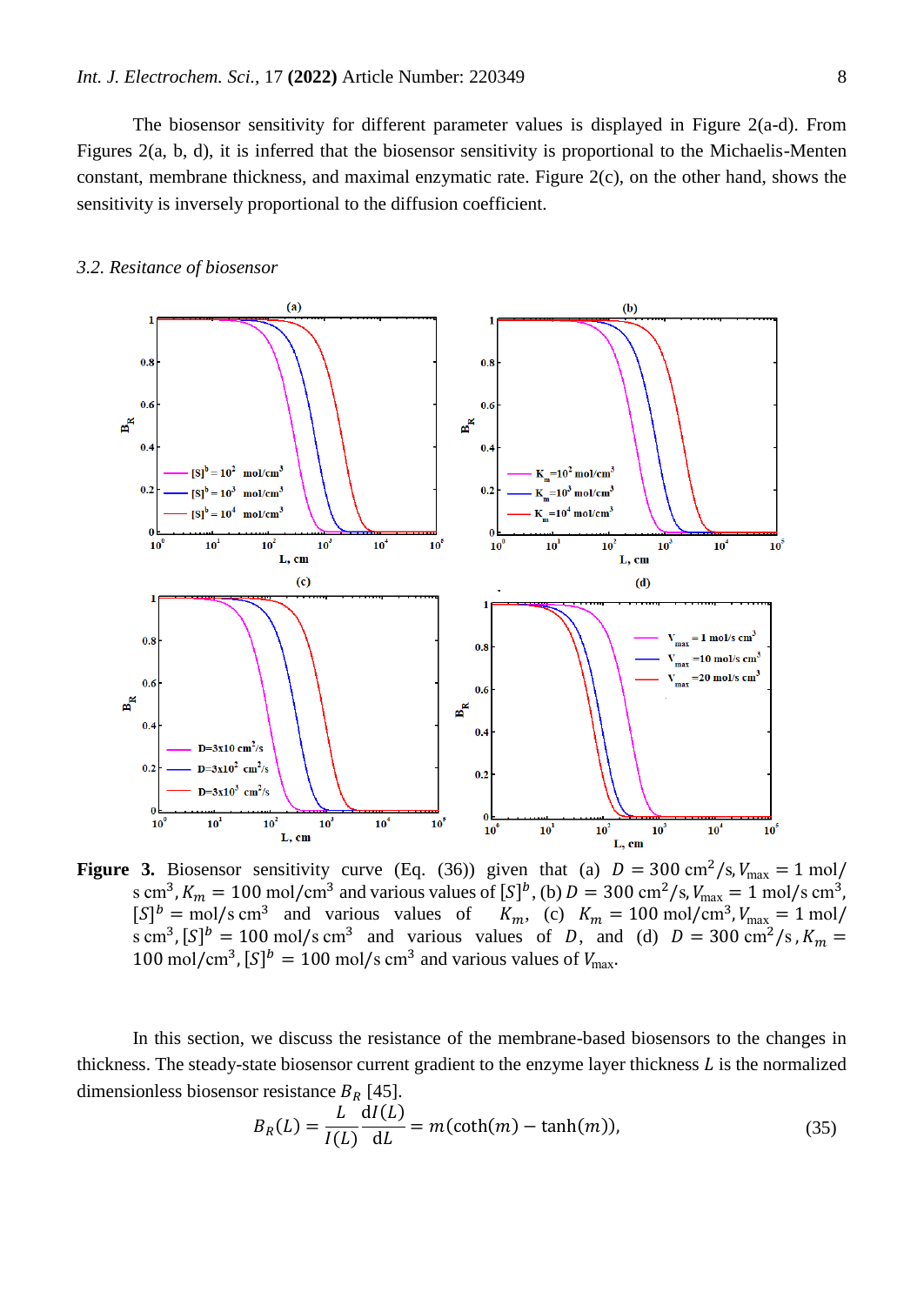where  $I(L)$  is the steady-state biosensor current calculated at the thickness of the enzyme layer L. From Eq. (36), it is observed that the resistance  $B_R$  varies between 0 and 1.

Figure 3(a-d) illustrates the biosensor resistance  $B_R$  versus the membrane thickness L for different values of the parameters. The normalized resistance curves' shapes conclude that an increase in the membrane thickness decreases resistivity. In other words, the maximal and the minimal biosensor resistance are directly proportional to Thiele's modulus.

Figure 3(a-c) confirms that an increase in the bulk concentration ( $[S]^b$ ), Michaelis-Menten constant  $(K_m)$ , or diffusion coefficient  $(D)$  lead to an increase in the resistance. In contrast, the increasing value of maximal enzymatic rate  $(V_{\text{max}})$  implies a decrease in resistance as portryed in Fig 3(d).

#### **4. CONCLUSIONS**

The Akbari-Ganji method was employed to derive simple semi-analytic approximate expressions of steady-state concentrations of organophosphorus pesticides (OPs) and deprotonation products for all possible values of parameters. In addition, approximate analytical expressions of the current at steadystate, the sensitivity, and resistance were also derived. The derived analytical expressions were employed to investigate the biosensor sensitivity and resistance to various parameters of the model.

APPENDIX A: Approximate analytical solution of nonlinear Eq. (15) using AGM method

Consider the differential equation (15):

$$
F(\overline{x}) = \frac{d^2 \overline{[S]}}{d\overline{x}^2} - a^2 \frac{\overline{[S]}}{\overline{[S]} + 1} = 0,
$$
 (A.1)

with boundary conditions:

$$
\frac{d\overline{[S]}}{d\overline{x}}(0) = 0, \qquad \overline{[S]}(1) = \overline{[S]^b}.
$$
\n(A.2)

Assume that the solution of equations (A.1) is given by

$$
[S](\overline{x}) = A \cosh(m\overline{x}) + B \sinh(m\overline{x}), \tag{A.3}
$$

where  $A$ ,  $B$ , and  $m$  are constants to be determined.

From boundary condition (A.2), we readily obtain

$$
A = \frac{\overline{[S]}^b}{\cosh(m)}, \quad B = 0 \tag{A.4}
$$

Replacing these constants into equations (A.3) gives

$$
\overline{[S]}(\overline{x}) = \overline{[S]}^{b} \frac{\cosh(m\overline{x})}{\cosh m},
$$
\n(A.5)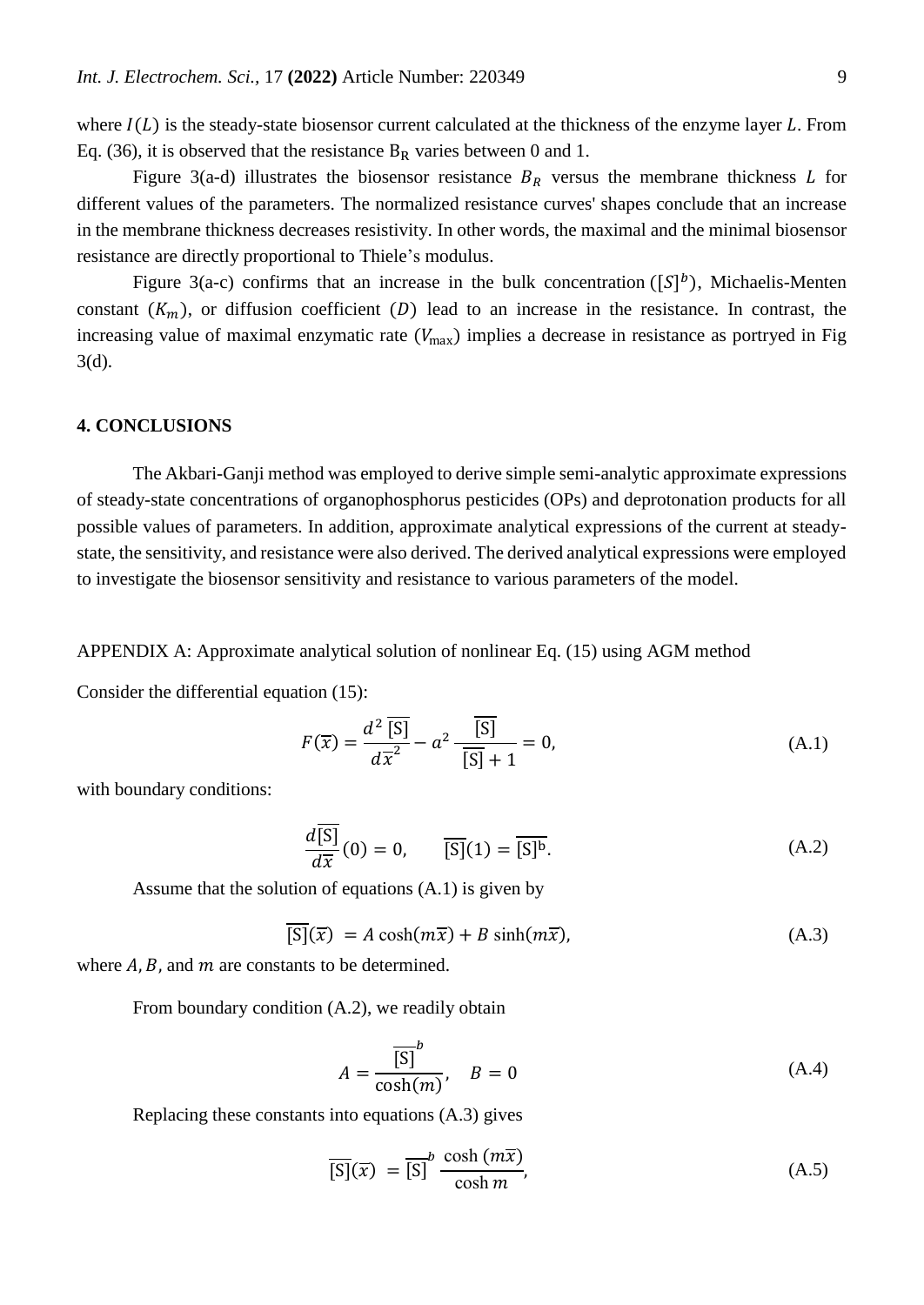where  $m$  is the constant coefficient.

Substituting the value of  $(A.5)$  into  $(A.1)$  implies

$$
F(\overline{x}) = m^2 \overline{[S]}^b \frac{\cosh(m\overline{x})}{\cosh m} - a^2 \frac{\cosh(m\overline{x})}{\cosh(m\overline{x}) + \cosh m} = 0,
$$
 (A.6)

and by substituting  $\bar{x} = 1$  into (A.6), we get

$$
F(\overline{x} = 1) = m^2 \overline{[S]}^b - a^2 \frac{\overline{[S]}^b}{\overline{[S]}^b + 1} = 0.
$$
 (A.7)

From equation (A.7), the value of the constant  $m$  is obtained, that is

$$
m = \frac{a}{\sqrt{1 + [S]^b}}.\tag{A.8}
$$

## APPENDIX B MATLAB program to find the numerical solution of Eq. (15)

```
function pdex4
m=0;
x=linspace(0,1);t=linspace(0,100000);
sol=pdepe(m,@pdex8pde,@pdex8ic,@pdex8bc,x,t);
u=sol(:,:,1);figure
plot(x, u(end,:))% ........................................................
function [c,f,s]=pdex8pde(x,t,u,DuDx)
c=1;f = DuDx:
a = 0.1;
s = -(a^2^*u)/(1+u);% ,......................................................
function u0 = p \cdot d \cdot x \cdot \cdotu0=0;
% ........................................................
function [p1,q1,pr,qr] = p \cdot \text{dex} \cdot \text{Bbc}(x1,u1,xr,ur,t)
```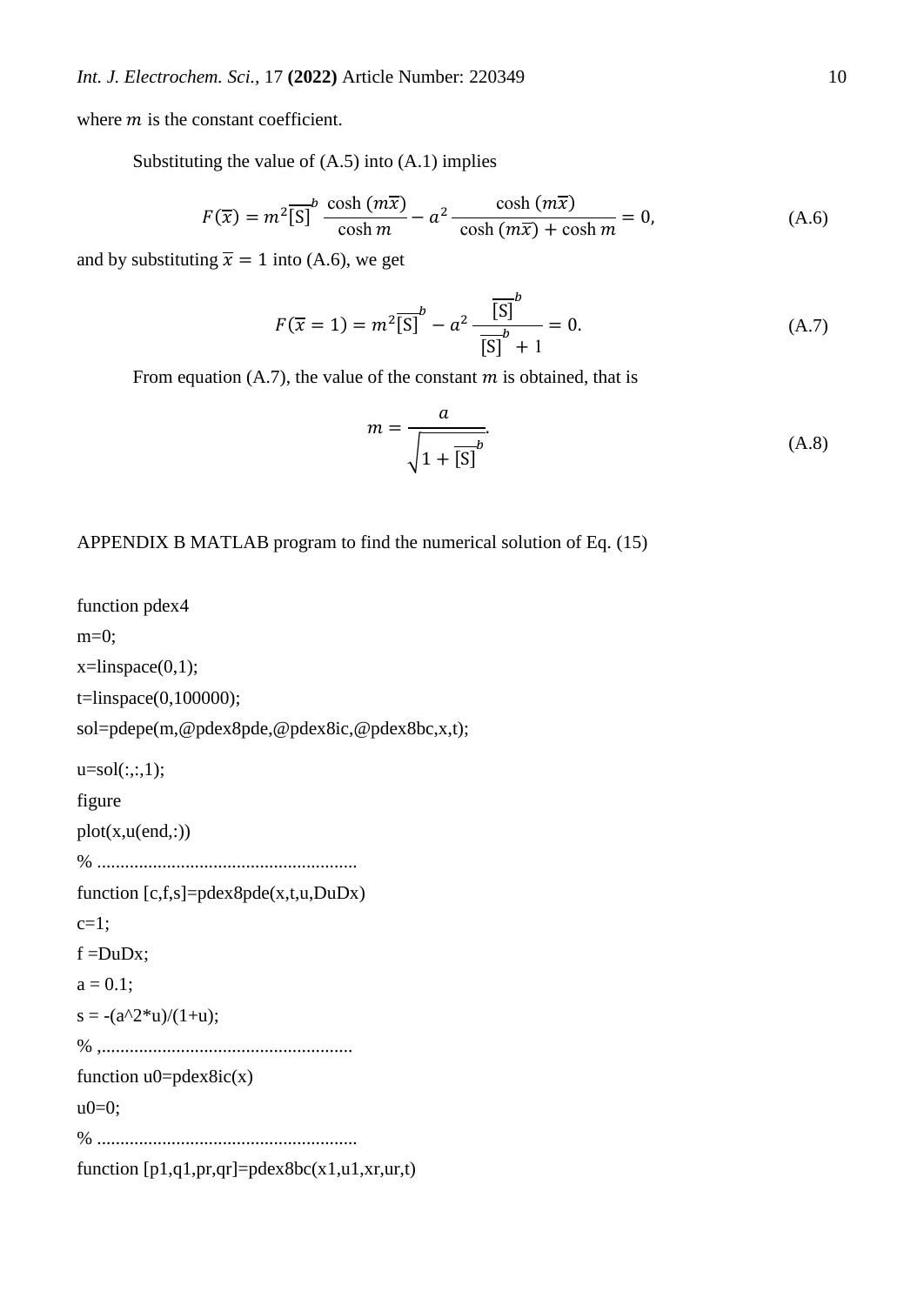$Sb=0.1;$ p1=0; q1=1;  $pr = ur-Sb;$  $qr = 0;$ 

# NOMENCLATURE:

| <b>Symbol</b>                                                     | <b>Definition</b>                                | <b>Usual units</b>              |
|-------------------------------------------------------------------|--------------------------------------------------|---------------------------------|
| [S]                                                               | Substrate concentration                          | $\lceil \text{mol/cm}^3 \rceil$ |
| [P <sub>h</sub> H]                                                | Hydrolysis products of organo phosphodiester     | [mol/cm <sup>3</sup> ]          |
| [ZH]                                                              | Hydrolysis products of alcohol                   | $\lceil \text{mol/cm}^3 \rceil$ |
| [AH]                                                              | Added external buffer                            | [mol/cm <sup>3</sup> ]          |
| $P_h^-$ , $Z^-$ , $A^-$ , $H^+$                                   | Deprotonation products                           | [mol/cm <sup>3</sup> ]          |
| $C_i$                                                             | Concentration of the species                     | $\lceil \text{mol/cm}^3 \rceil$ |
| $D_i$                                                             | Diffusion coefficients                           | $\lfloor$ cm <sup>2</sup> /s]   |
| $R$ , $r_{\rm P_hH}$ , $r_{\rm ZH}$ , $r_{\rm AH}$ , $r_{\rm AH}$ | Rate of reactions                                | $[\mu \text{ mol/min}]$         |
| $\overline{k}_1$ , $k_{-1}$                                       | Rate constant for the formation of the Michaelis | [cm/s]                          |
|                                                                   | complex                                          |                                 |
| k <sub>2</sub>                                                    | Rate constant for the chemical transformation    | [cm/s]                          |
| $k_3$                                                             | Rate constant for dissociation                   | [cm/s]                          |
| $[E]_t$                                                           | Enzyme concentration                             | $\sqrt{\text{mol/cm}^3}$        |
| $\overline{[S]}$                                                  | Dimensionless concentration of S                 | none                            |
| $\overline{[P_h]_T}$                                              | Dimensionless concentration of $P_hH$            | none                            |
| $\overline{[Z]_T}$                                                | Dimensionless concentration of ZH                | none                            |
| $\overline{[A]_T}$                                                | Dimensionless concentration of AH                | none                            |
| $\overline{[H^+]}_T$                                              | Dimensionless concentration H <sup>+</sup>       | none                            |
| $\mathfrak a$                                                     | Thiele modulus                                   | none                            |
| L                                                                 | Thickness of membrane                            | [mol/s $cm3$ ]                  |
| $K_{\rm m}$                                                       | Michaelis-Menten constant.                       | $\lceil \text{mol/cm}^3 \rceil$ |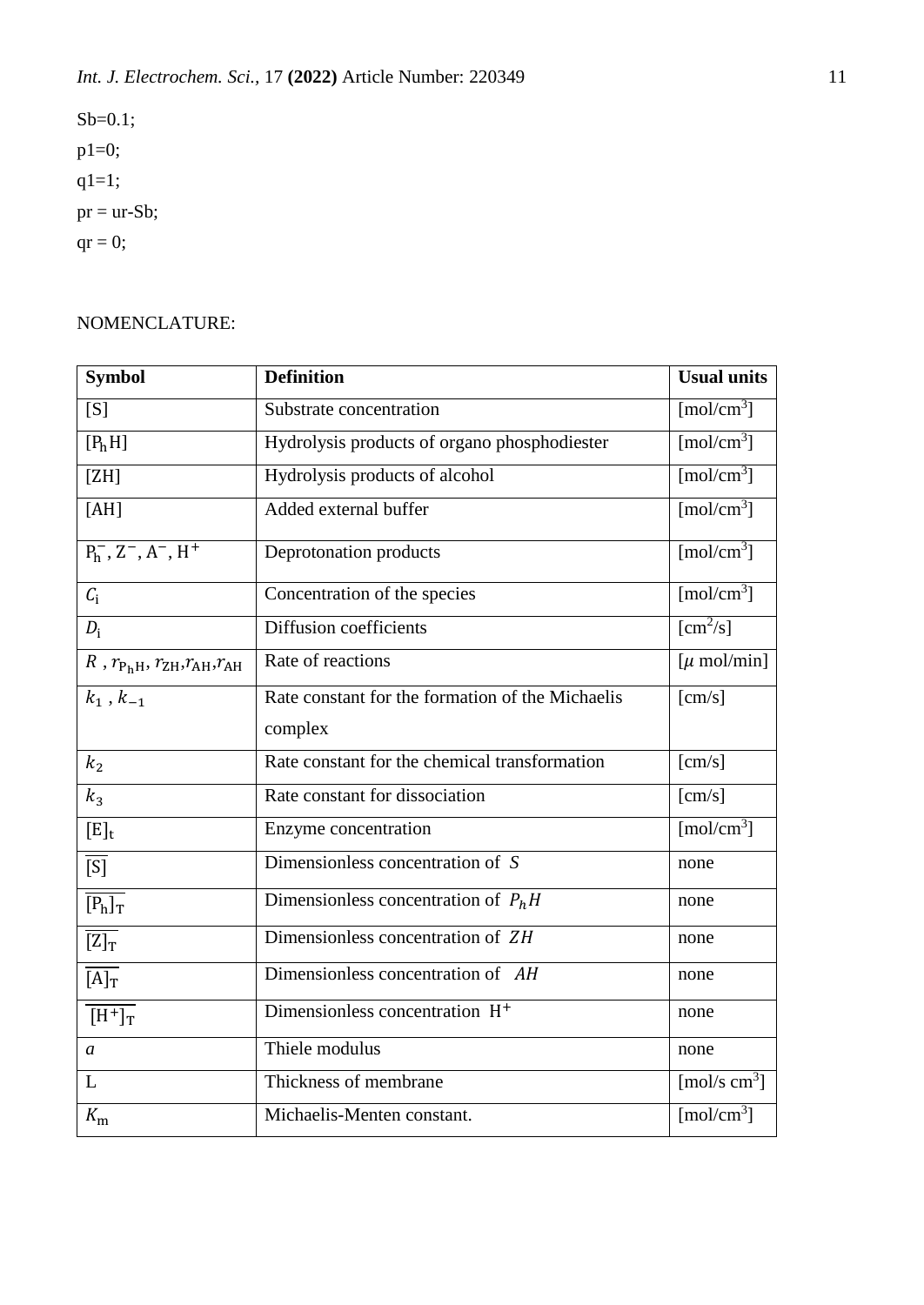|                           | $K_{P_h}/K_m$ , $K_Z/K_m$ , $K_A$ / Equilibrium constants | none |
|---------------------------|-----------------------------------------------------------|------|
| $\mathbf{n}_{\mathbf{m}}$ |                                                           |      |

### **References**

- 1. W. Lihong, Z. Lin, H. Jinxing and C. Huanlin, *Chem. Eng. Technol*., 29 (2006) 462.
- 2. C. Ristori, C. Del Carlo, M. Martini, A.Barbaro and A. Ancarani, *Anal. Chim. Acta*, 325 (1996) 151.
- 3. N. Jaffrezic-Renault, *Sensors*., 1 (2001) 60.
- 4. A. Mulchandanietal, W. Chen, P. Mulchandani, J. Wang and K.R. Rogers, *Biosens. Bioelectron*., 16 (2001) 225.
- 5. K. R. Rogers, Y. Wang, A. Mulchandani, P. Mulchandani and W. Chen*, Biotech. Prog*., 15 (1999) 517.
- 6. D. P. Dumas, S. R. Caldwell, J. R. Wild and F. M. Raushel, *J. Biol. Chem*., 33 (1989) 19659.
- 7. D. P. Dumas, J. R. Wild and F. M. Raushel, *Biotechnol. Appl. Biochem*., 11 (1989) 235.
- 8. P. Mulchandani, A. Mulchandani, I. Kaneva and W. Chen, *Biosens. Bioelectron*., 14 (1999) 77.
- 9. A. Mulchandani, W. Chen, P. Mulchandani, J. Wang and K. R. Rogers, *Biosens. Bioelectron*., 16 (2001) 225.
- 10. P. Mulchandani, W. Chen, A. Mulchandani, J. Wang and L. Chen, *Biosens. Bioelectron*., 16 (2001) 433.
- 11. J. Wang, L. Chen, A. Mulchandani, P. Mulchandani and W. Chen, *Electroanalysis*, 11 (1999) 866.
- 12. J. Wang, M. P. Chatrathi, A. Mulchandani and W. Chen, *Anal. Chem*., 73 (2001) 1804.
- 13. D. H. Kim, G. S. Heo and D. W. Lee, *J. Chromatogr. Sci*. A, 824 (1998) 63.
- 14. A. Y. Kolosovaetal, *Anal. Chim. Acta*, 511 (2004) 323.
- 15. J. Sherma, *Anal. Chem.* 65 (1993) R40–R54.
- 16. S. D. Caras and J. Janata, *Anal. Chem*., 57 (1985) 1917.
- 17. S. Varanasi, R. L. Stevens and E. Ruckenstein, *AIChE J*., 33 (1987) 558.
- 18. A. Meena and L. Rajendran, *Chem. Eng. Technol*., 33 (2010) 1999.
- 19. J. Saranya and L. Rajendran, *Am. J. Analyt. Chem*., 7 (2016) 363.
- 20. K. Saravanakumar and L. Rajendran, *Appl. Math. Model*., 39 (2015) 7351.
- 21. H. Jafari and S. Seifi, Commun. *Nonlinear Sci*., 14 (2009) 2006.
- 22. J.H. He and F.Y. Ji, *J. Math. Chem*., 57 (2019) 1932.
- 23. M. Abukhaled, *J. Math.,* 2013 (2013) 720134.
- 24. M.C. Devi, P. Pirabaharan, L. Rajendran and M. Abukhaled, *Reac. Kinet. Mech. Cat*., 133 (2021) 655.
- 25. A. M. Wazwaz, A. *Appl. Math. Comput*., 102 (1999) 77.
- 26. M. Abukhaled and S. A. Khuri, *Int. J. Appl. Comput. Math*, 7 (2021) 1.
- 27. M.Abukhaled and S.A. Khuri, *Int. J. Comput. Methods Eng. Sci. Mech.*, 21 (2020) 159.
- 28. J. H. He, *Appl. Mech. Eng*., 178 (1999) 257.
- 29. R. Swaminathan, K. Lakshmi Narayanan, V. Mohan, K. Saranya and L. Rajendran, *Int. J. Electrochem. Sci.,* 14 (2019) 3777.
- 30. M.S.M Selvi, L. Rajendran, M. Abukhaled, *J. Marine. Sci. Appl*. 20 (2021) 55.
- 31. R. JoySalomi, S. Vinolyn Sylvia, L. Rajendran and M.E.G. Lyons, *J. Electroanal. Chem*., 895 (2021) 115421.
- 32. A.-M. Wazwaz, *Appl. Math. Comput*., 97 (1998) 37.
- 33. J.H. He, *Ain Shams Eng. J.,* 11 (2020) 1411.